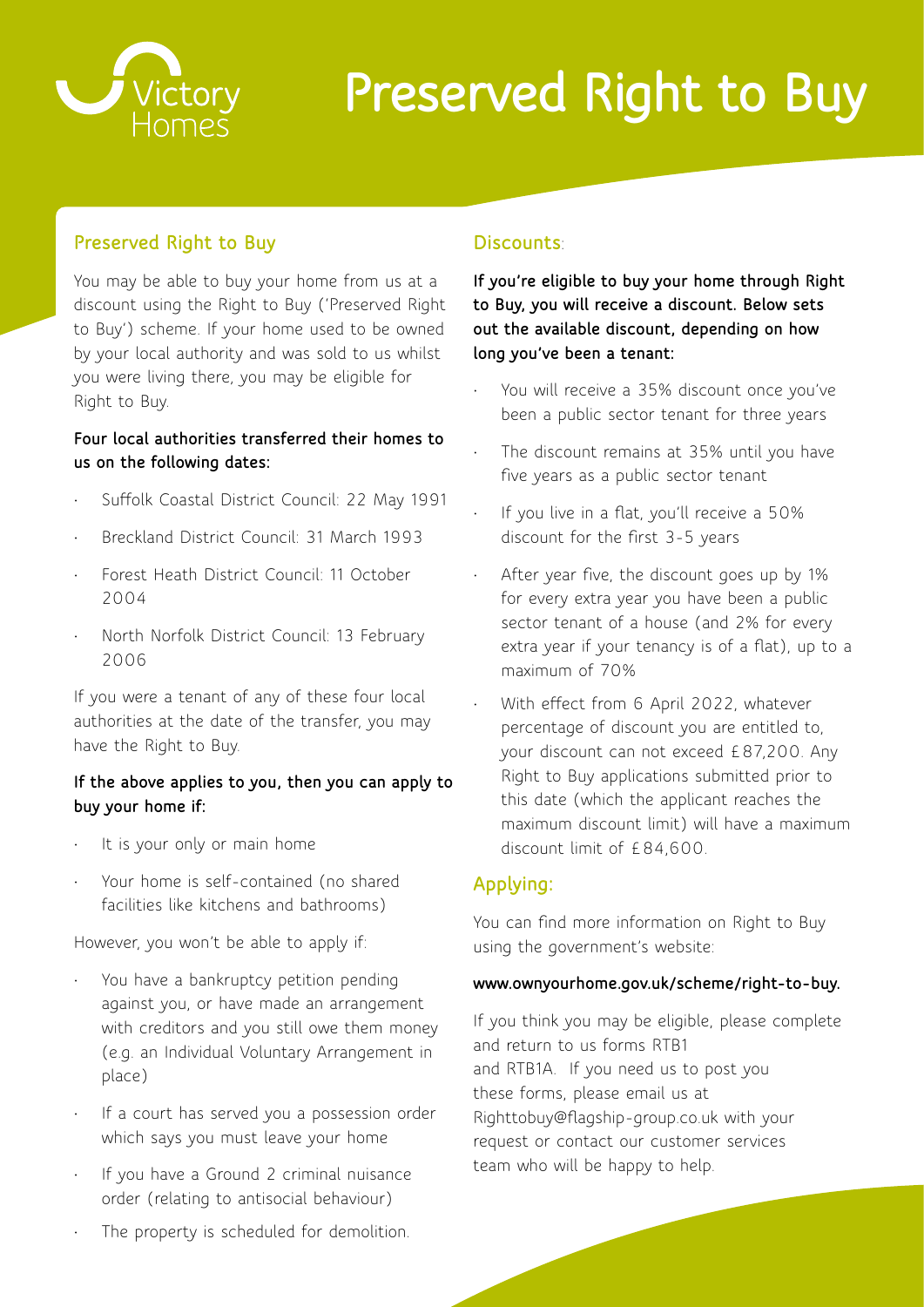## Supporting documents:

Your application must include copy evidence (photocopy/photo) of one piece of address ID and photographic ID for each applicant. These will be used to carry out mandatory due diligence checks.

## **Examples of ID you can submit are as follows:**

- Photographic ID
- Driving License
- Passport
- EU ID card

#### **AND**

**Address ID (which must be less than three months old)** 

- P45, P60, Payslip
- Benefit or Pension claim letter, book or card
- Council tax bill
- Utility bill (but not mobile phone or TV and broadband bill)

**If your application includes family members, who are not currently tenants, we will need evidence that they have lived in your home for a minimum of 12 months prior to your application. We won't need this if they are you spouse or civil partner. We will need:**

- P45, P60, Payslip
- Benefit or Pension claim letter, book or card
- Council tax bill
- Utility bill

Please note, family members are also required to provide a copy of Photo ID as above.

Submitting your application and supporting documents

Wherever possible, please ensure that your completed application forms and copies of documents are emailed to us at Righttobuy@ flagship-group.co.uk. If you cannot email your application forms and copies of documents, please post them to us at

'FAO: Right to Buy Team, 31 King St, Norwich, NR1 1PD' (we're sorry but this method may take us a little longer at this time!)

# Timescales for the Right to Buy Process:

Following receipt of your application form, we have four weeks to respond to you and let you know if you're eligible or not for the Right to Buy. During this period, we may ask you for additional information to support your application, which may include a copy of your tenancy.

**If you are eligible for the Right to Buy, we then send you an offer to purchase your home within 12 weeks from the date of the acceptance letter (RTB2) to. The offer will include:**

- The price we think you should pay for your home, and how we worked it out
- The discount available to you, and how we worked it out
- A description of the property and any land included in the price
- Estimates of any service charges for the first five years
- Any known problems with the properties structure
- During this time, you will be contacted by a surveyor to carry out a valuation
- We may also send someone to prepare an Energy Performance Certifice (EPC) for your property

Please note, you may have to provide further details on previous tenancies, such as a tenancy agreement or proof of residence, for these to be considered when calculating your discount.

You can then decide if you would like to go ahead and buy your home.

• You'll have 12 weeks after you get your offer to tell us if you still want to buy. We will send you a reminder if we haven't heard from you – if you still don't reply, after 28 days we could